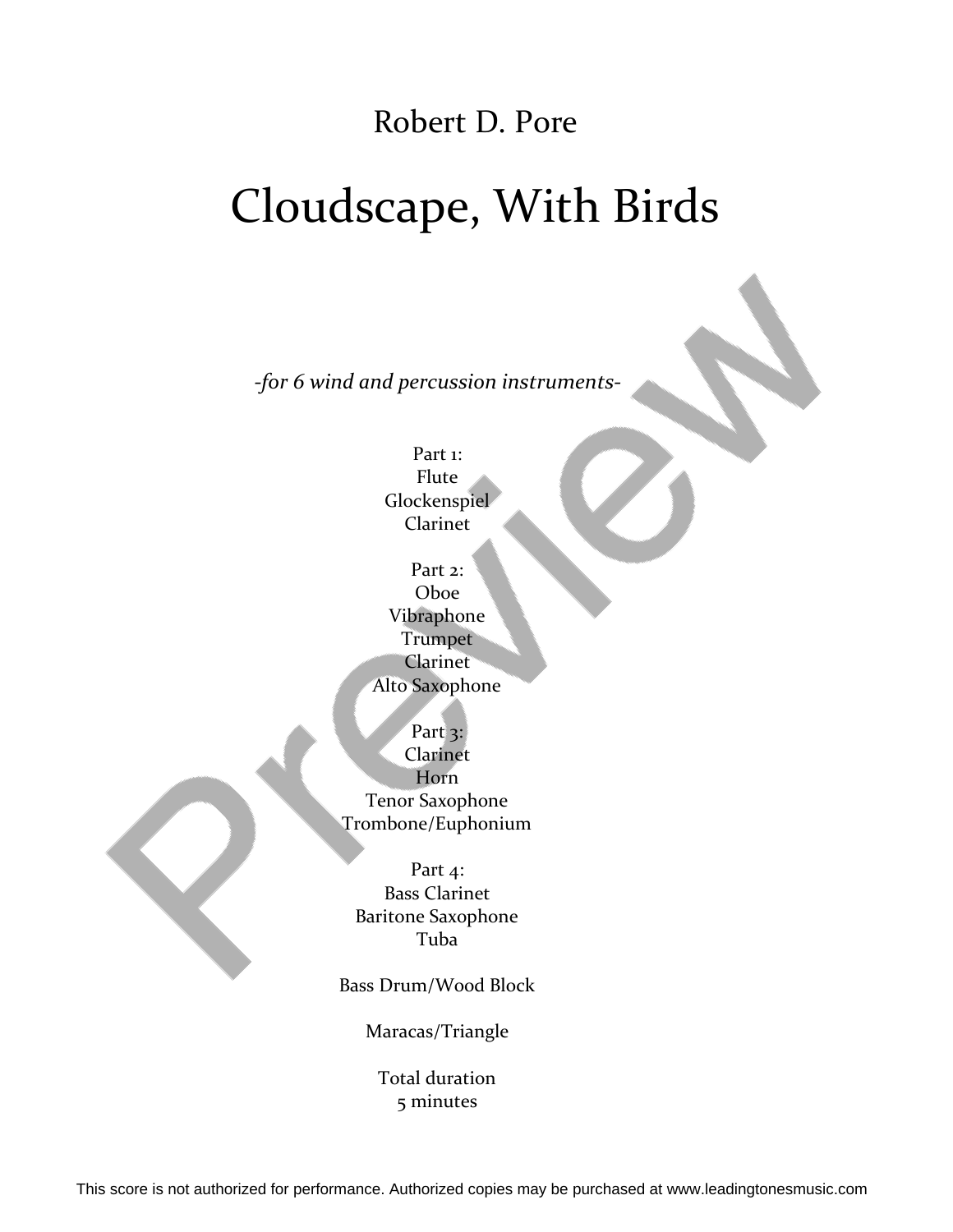#### **PROGRAM NOTE**

The title for "Cloudscape, With Birds" was chosen after most of the music had been written. This piece was written to to give the performers the chance to improvise, and may suggest to both the musicians and the listeners a lightly clouded day, with four or five birds circling slowly overhead.

#### **POSSIBILITIES FOR PERFORMANCE**

"Cloudscape, With Birds" is intended to be performed by six players. On the flexible parts, you are free to try out any combinations that are practical or that appeal to your creativity (i.e. Flute/ Trumpet/Clarinet/Tuba or Glockenspiel/Vibraphone/Horn/Bass Clarinet, along with many other possiblilities). You may also incorporate string instruments into your performance, with violins being able to play Parts 1 and 2 in C, Part 4 transposed for either cello or bass, and an alto clef version of Part 3 for viola may be requested from the composer by email, at poorrobertsmusic@gmail.com.

The Advance Clarinet part allows for an advanced performer, such as a teacher or high school/ college student, to lead the group from that instrument.

The piece may also be performed by larger groups, using any combination of the instruments listed in the score. For such a performance, the Ensemble Oboe part may be used to double Part 1, but this part is not to be used for a one-on-a-part performance. If a larger ensemble is used, the improvisational parts are still to be played by only one performer at a time.

The improvisational sections are to be performed primarily in the pitch ranges given in the boxes, but the performers may also embellish their improviations by transposing the given pitches up or down an octave, depending on their instruments. The direction, "*like a bird in the air,*" can be taken to literally indicate bird calls, or to suggest a more abstract musical interpretation of birds flying, at the discretion of the performers.

### **ABOUT THE COMPOSER**

Robert D. Pore (b. 1982) is a composer with a voracious appetite for writing for anyone and everyone interested in his music. He has studied composition with Jose Luis Maurtua and David Gillingham at Central Michigan University, received his Master's Degree in December, 2008, and is continuing to learn more every day.

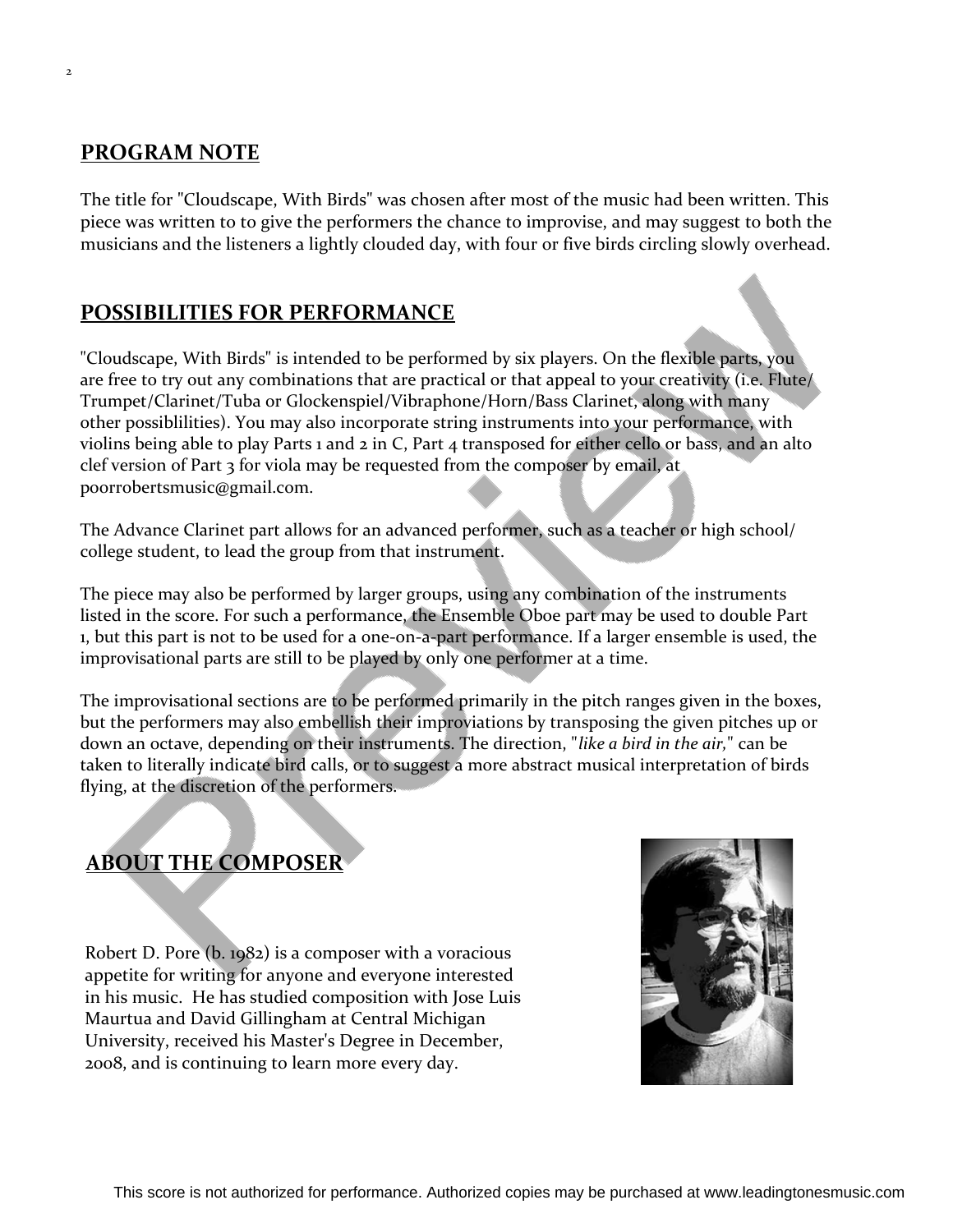Cloudscape, With Birds

Robert D. Pore (b. 1982)



Copyright © March, 2020 by Robert D. Pore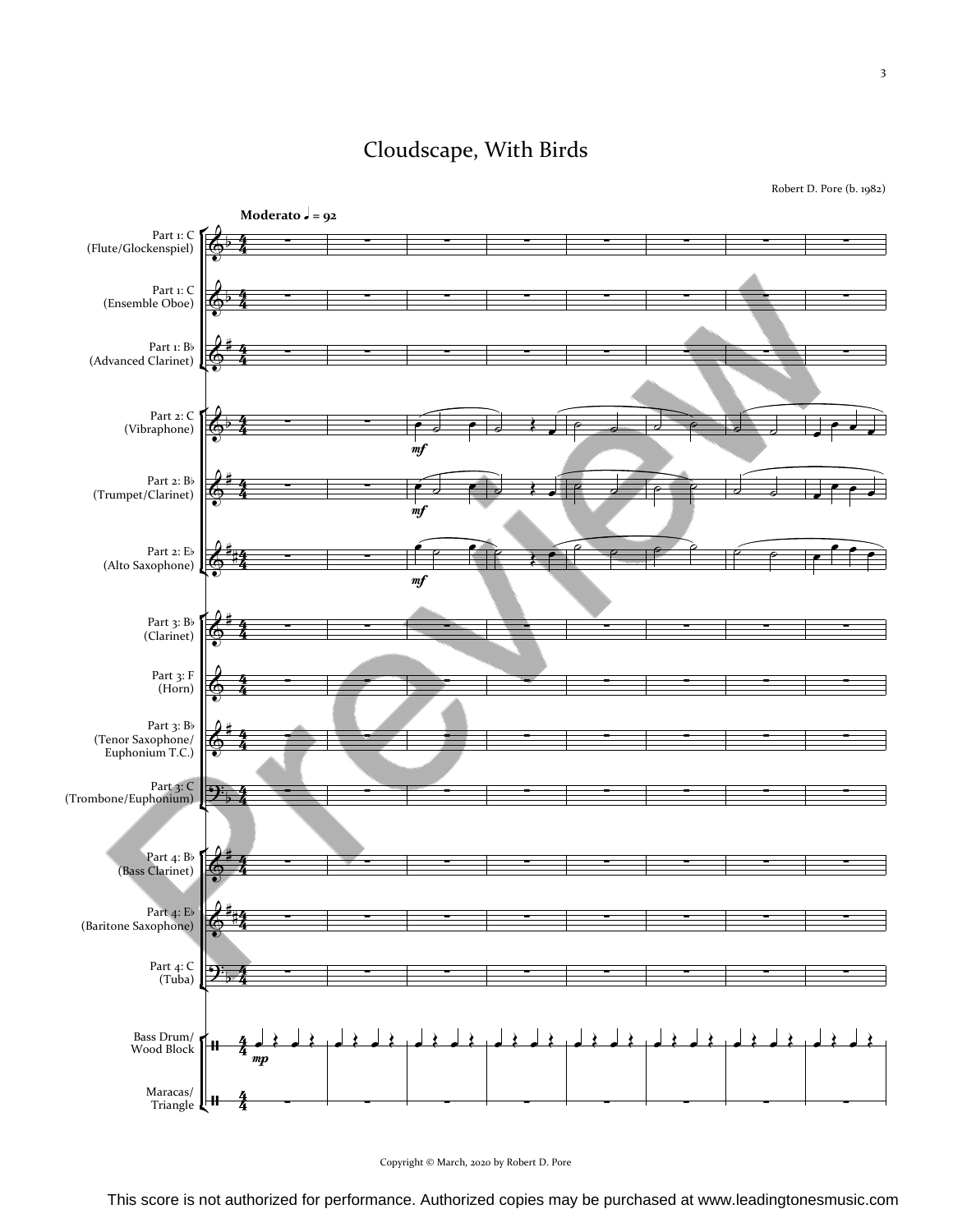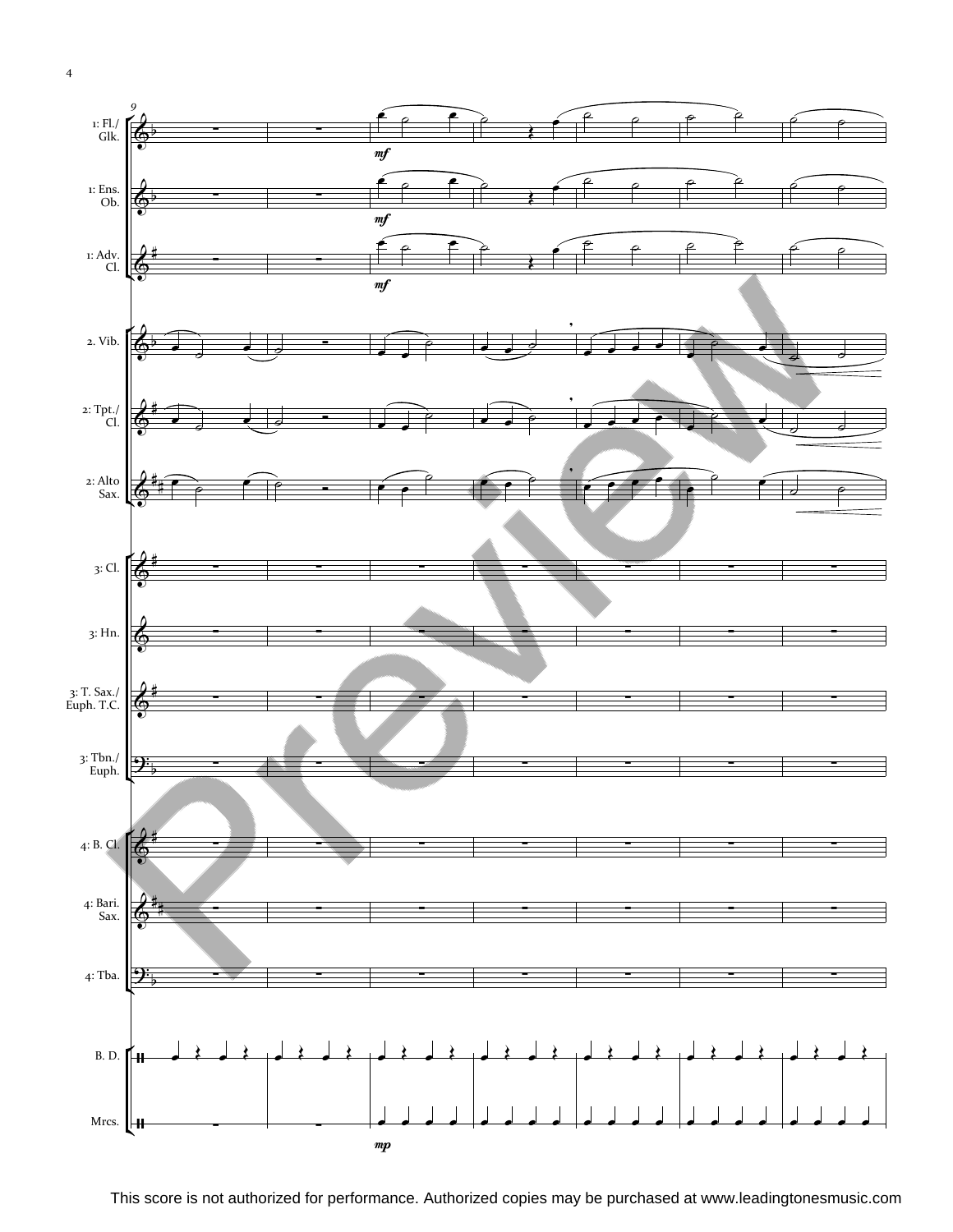

This score is not authorized for performance. Authorized copies may be purchased at www.leadingtonesmusic.com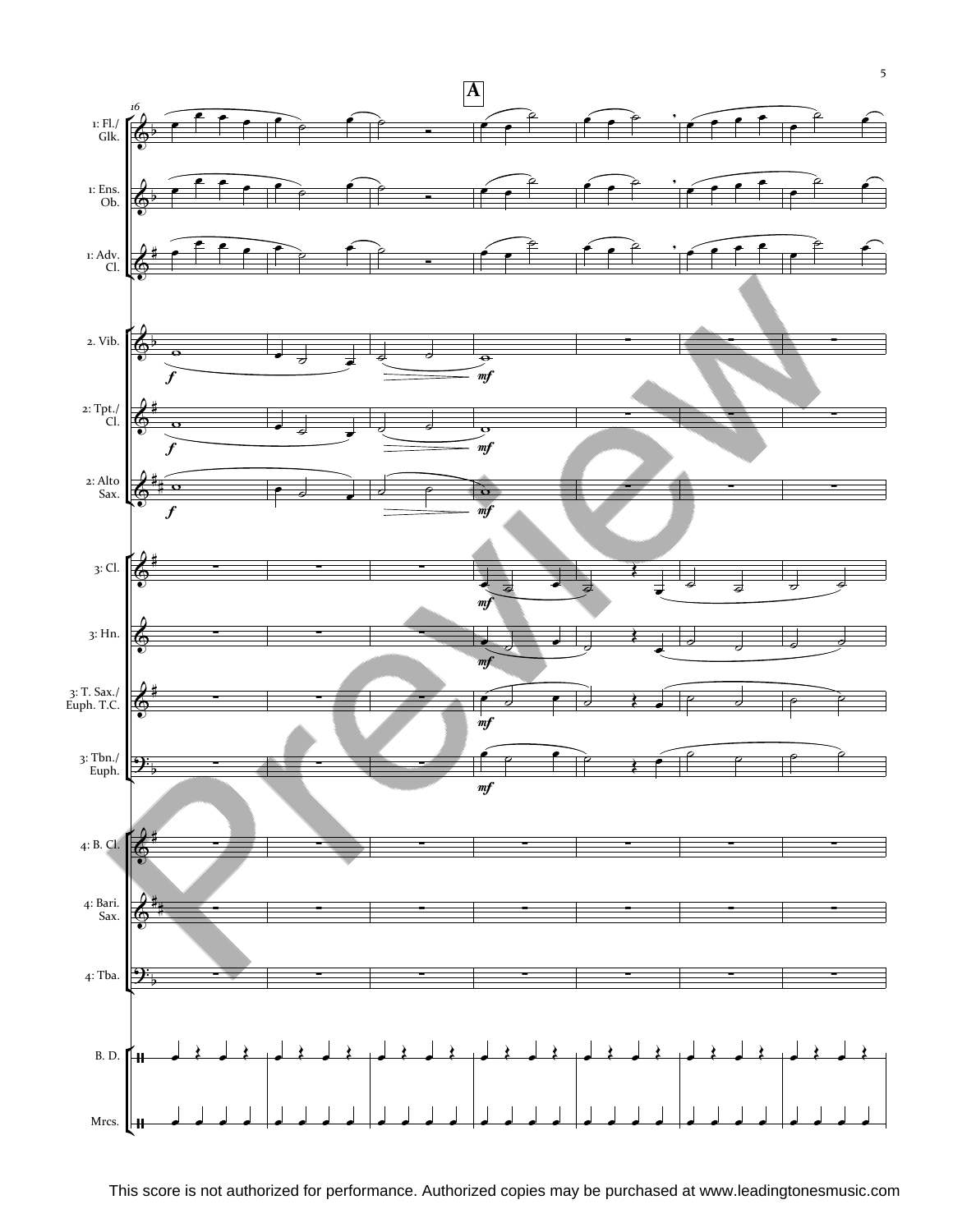

6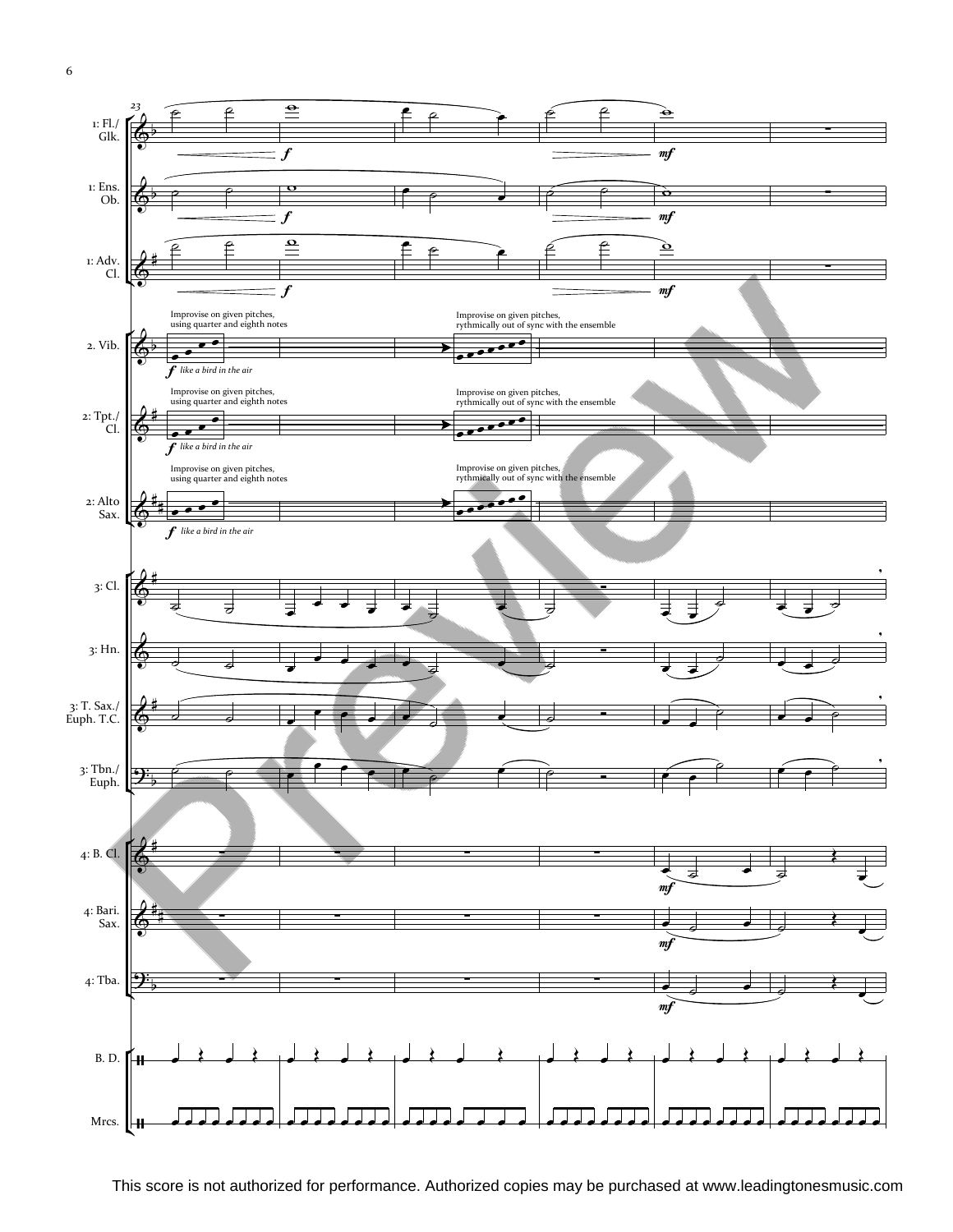

This score is not authorized for performance. Authorized copies may be purchased at www.leadingtonesmusic.com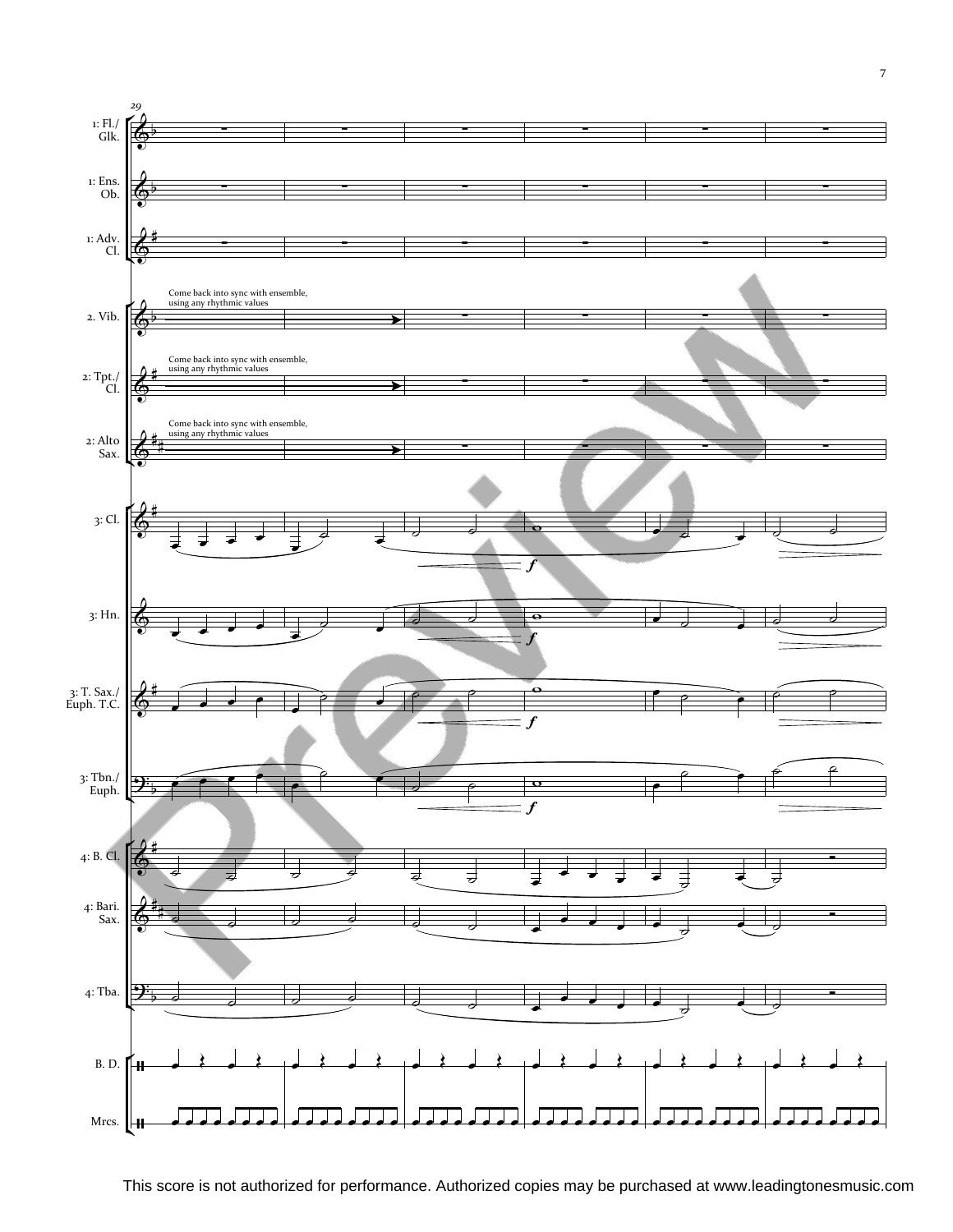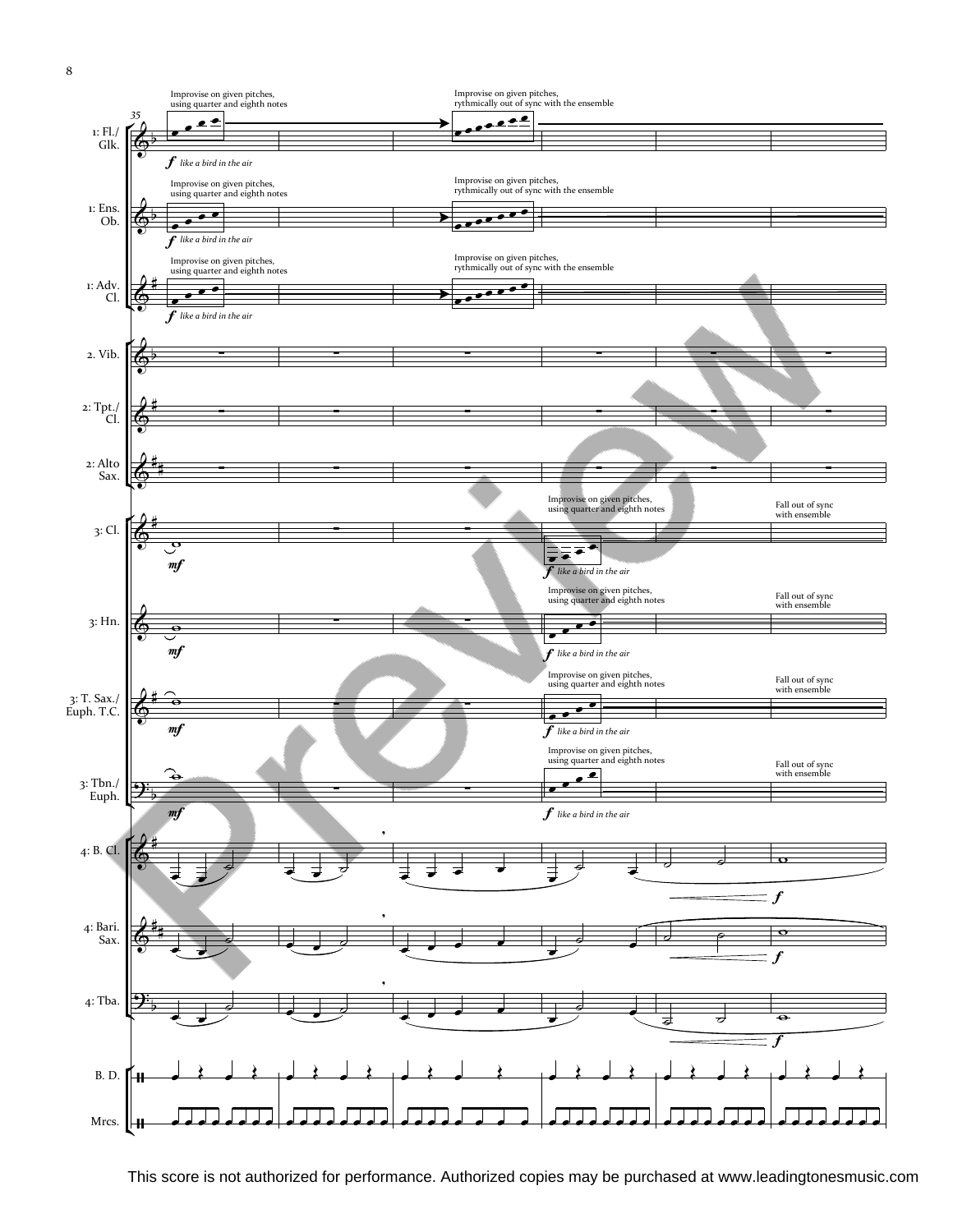

This score is not authorized for performance. Authorized copies may be purchased at www.leadingtonesmusic.com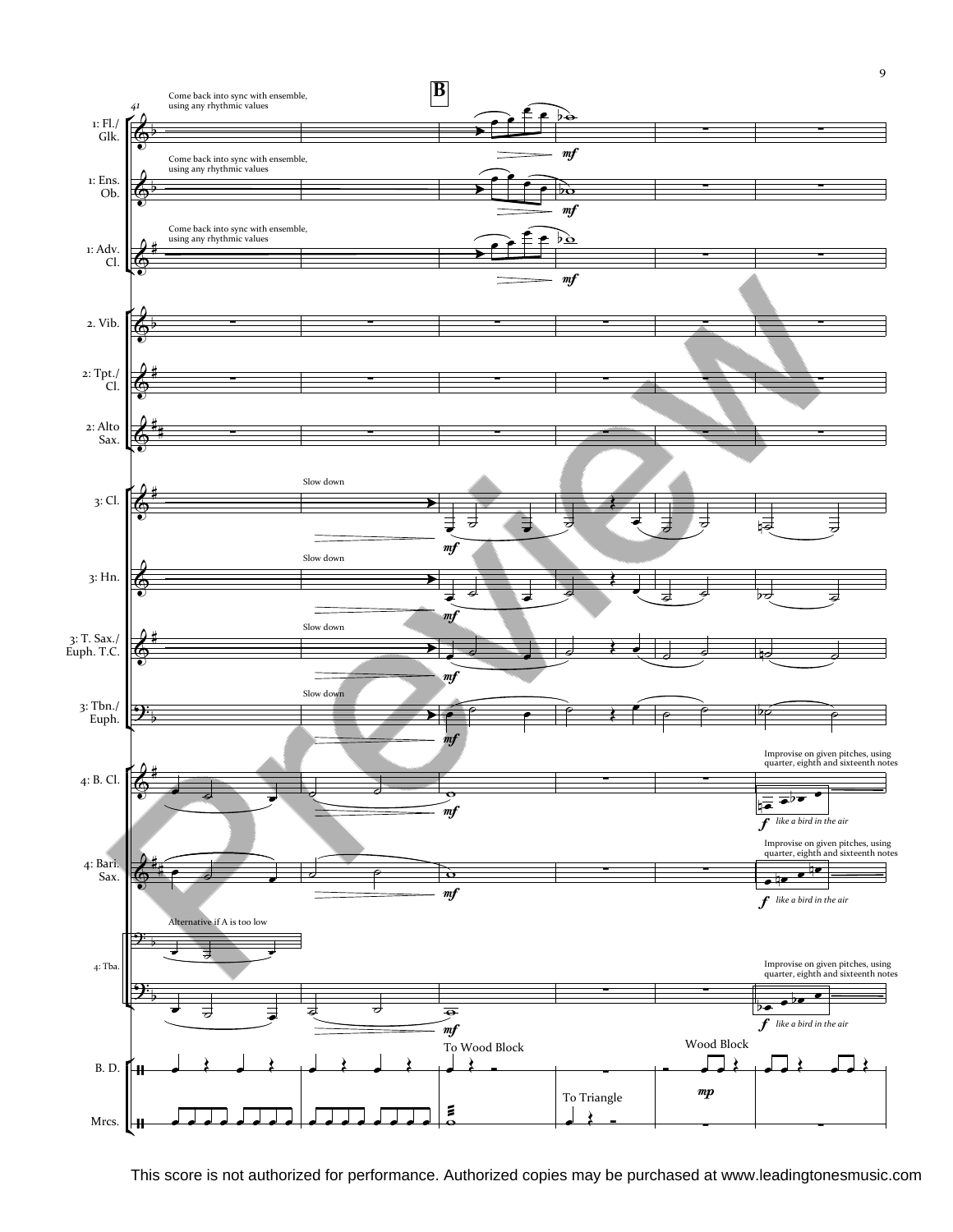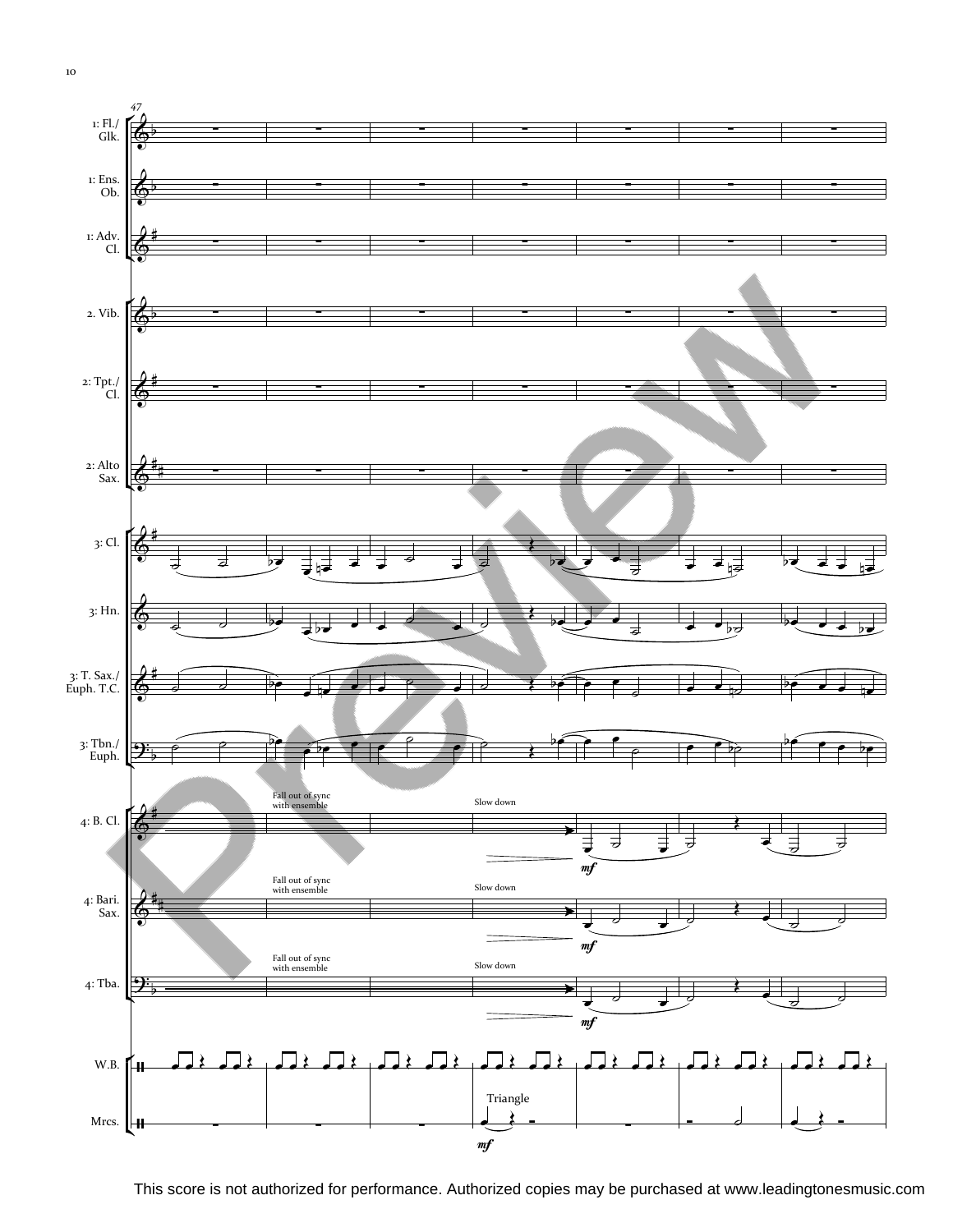

11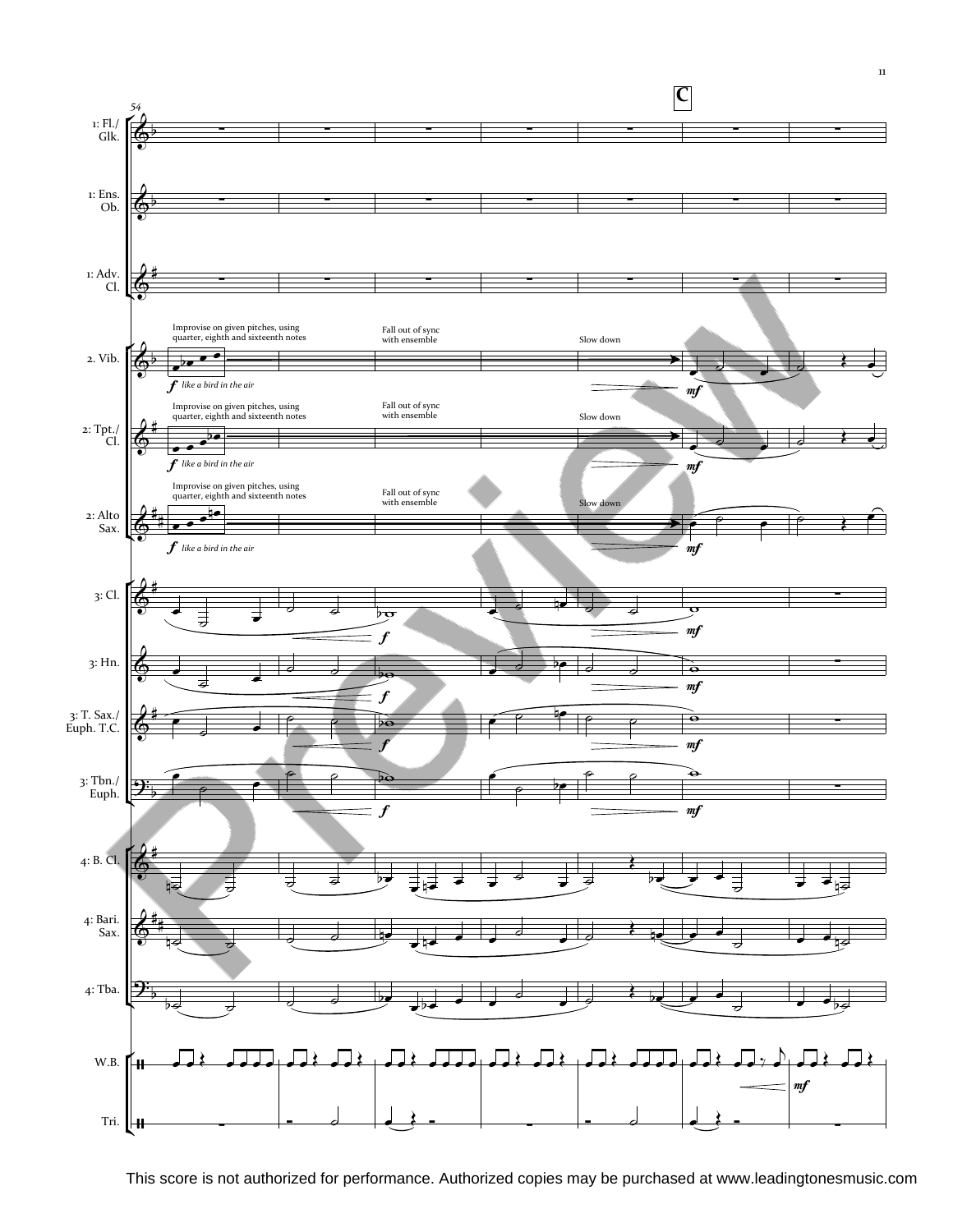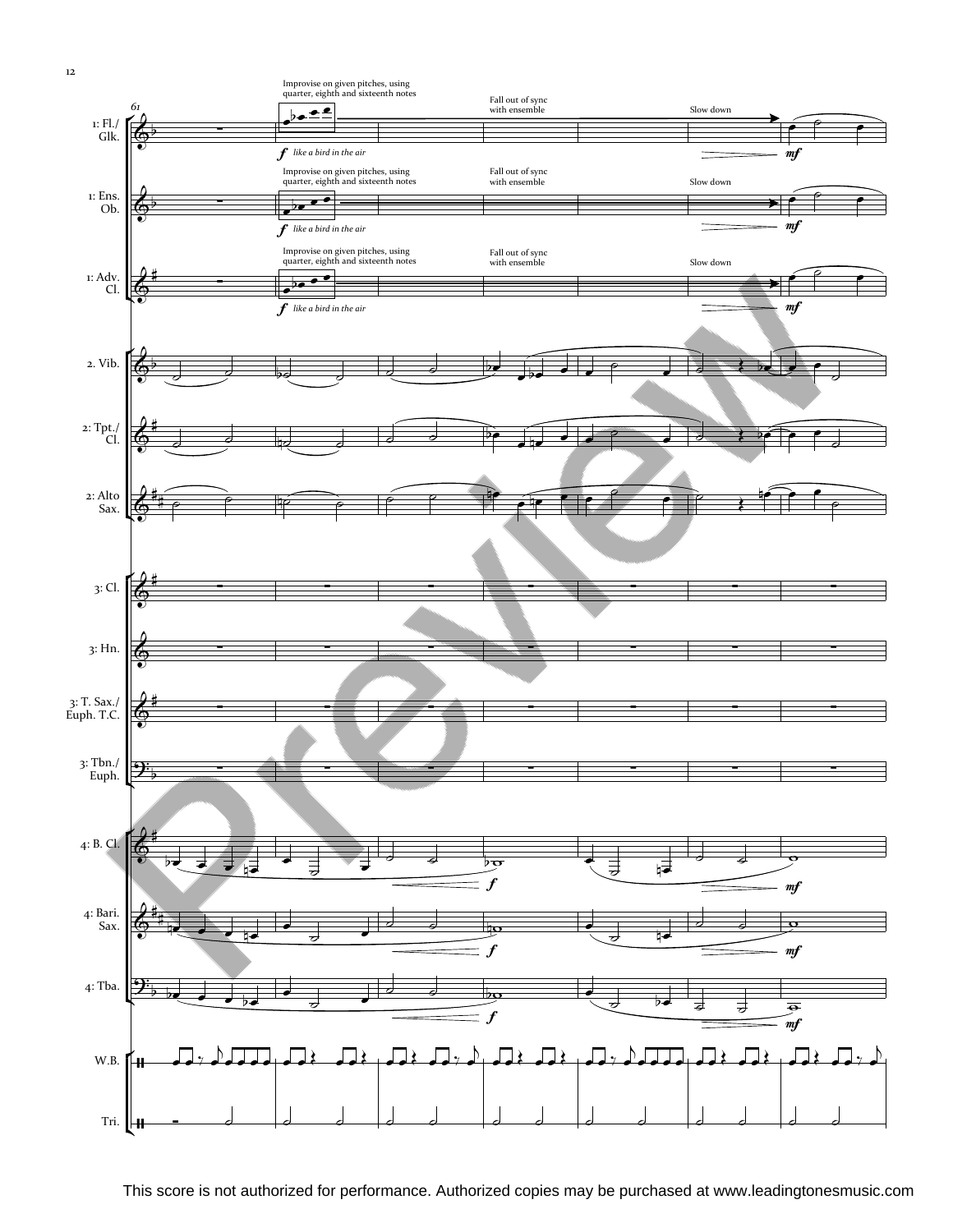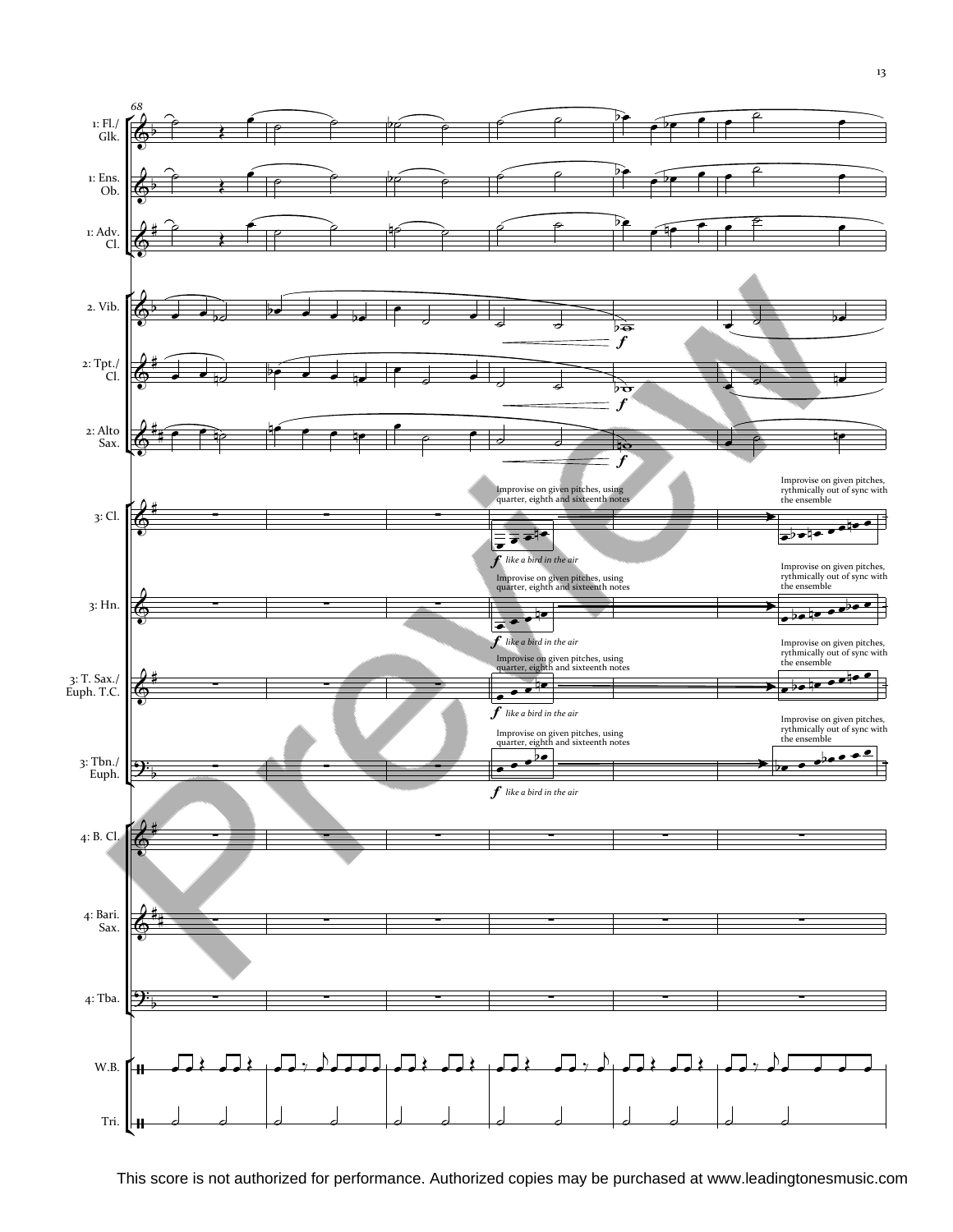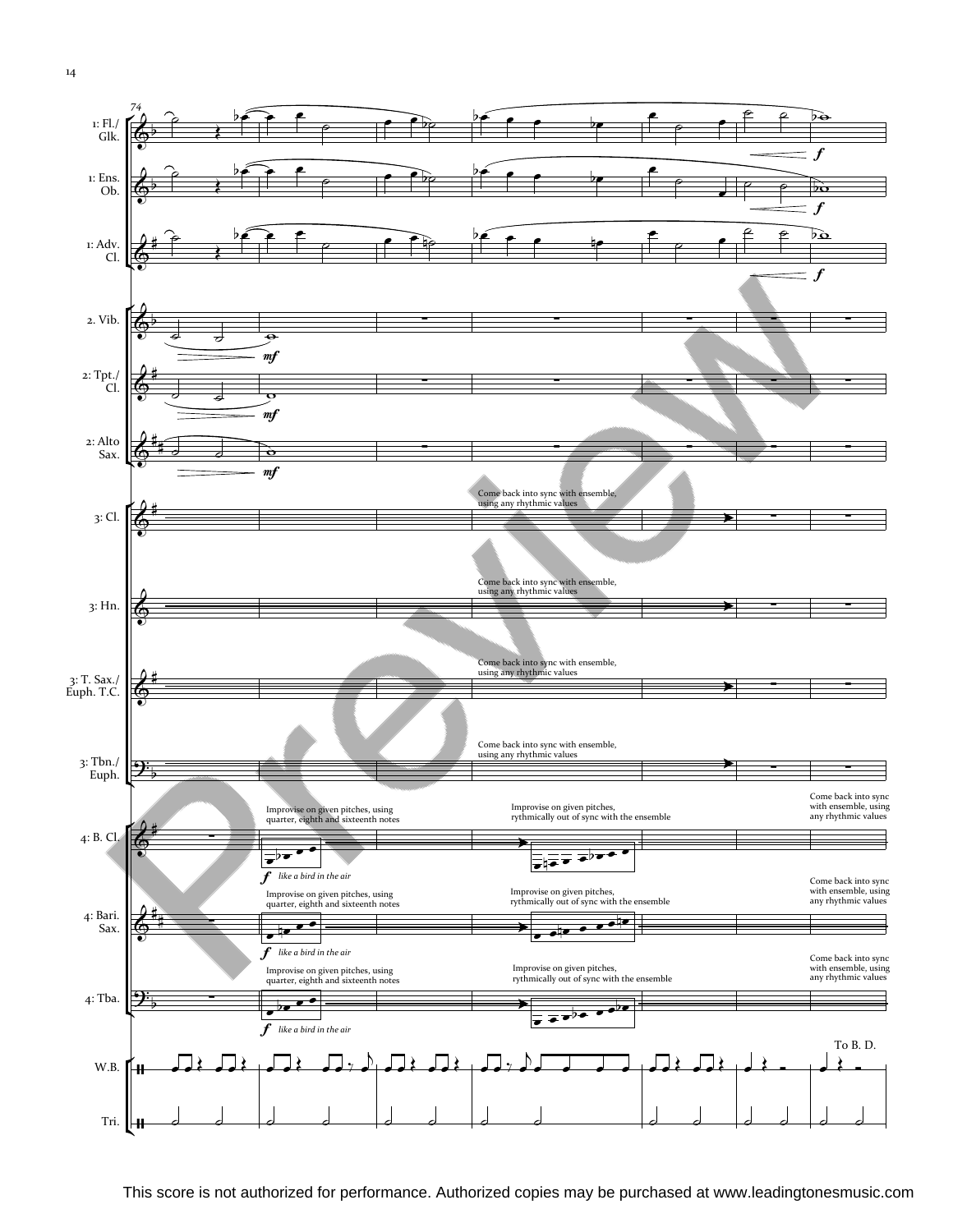

This score is not authorized for performance. Authorized copies may be purchased at www.leadingtonesmusic.com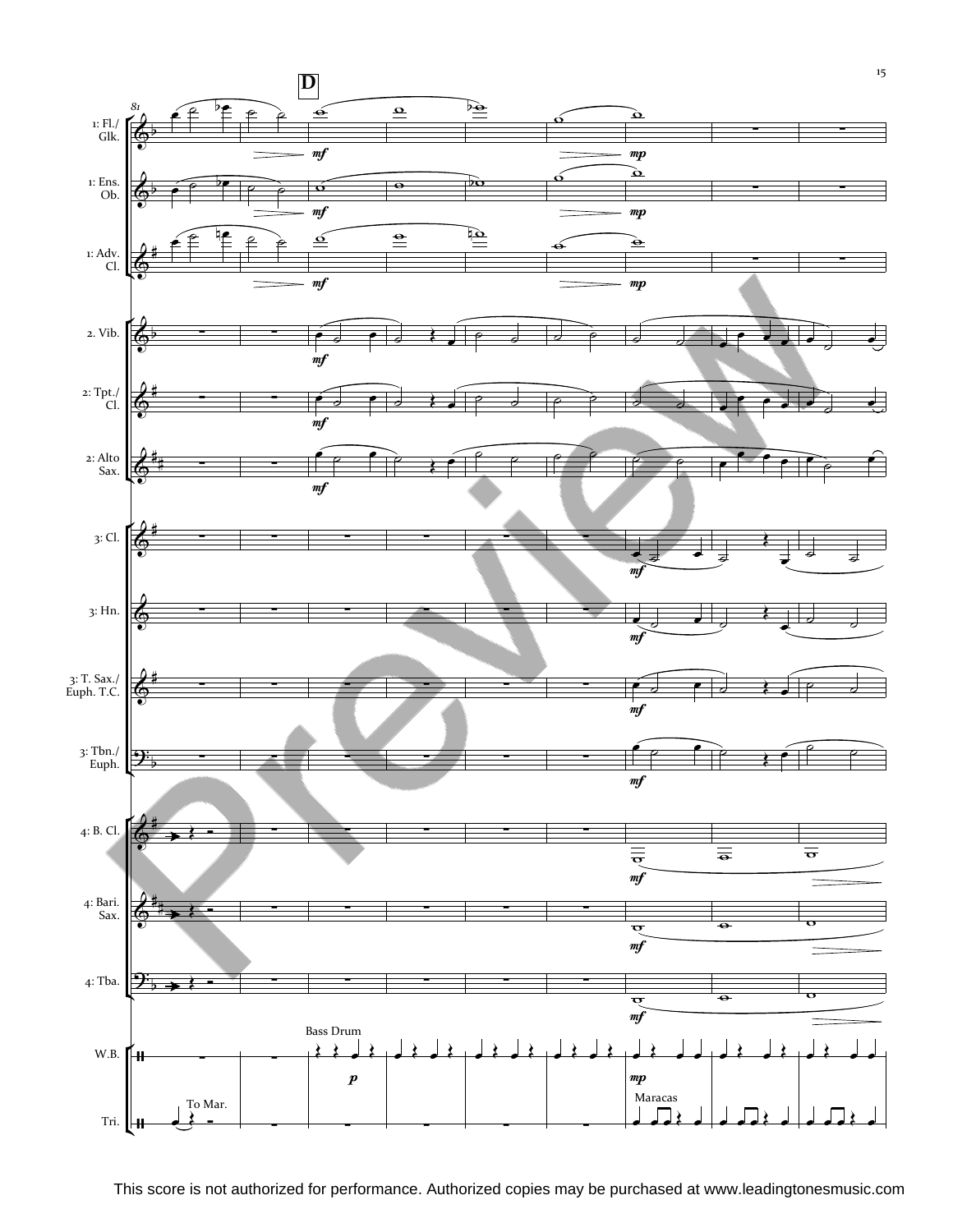

This score is not authorized for performance. Authorized copies may be purchased at www.leadingtonesmusic.com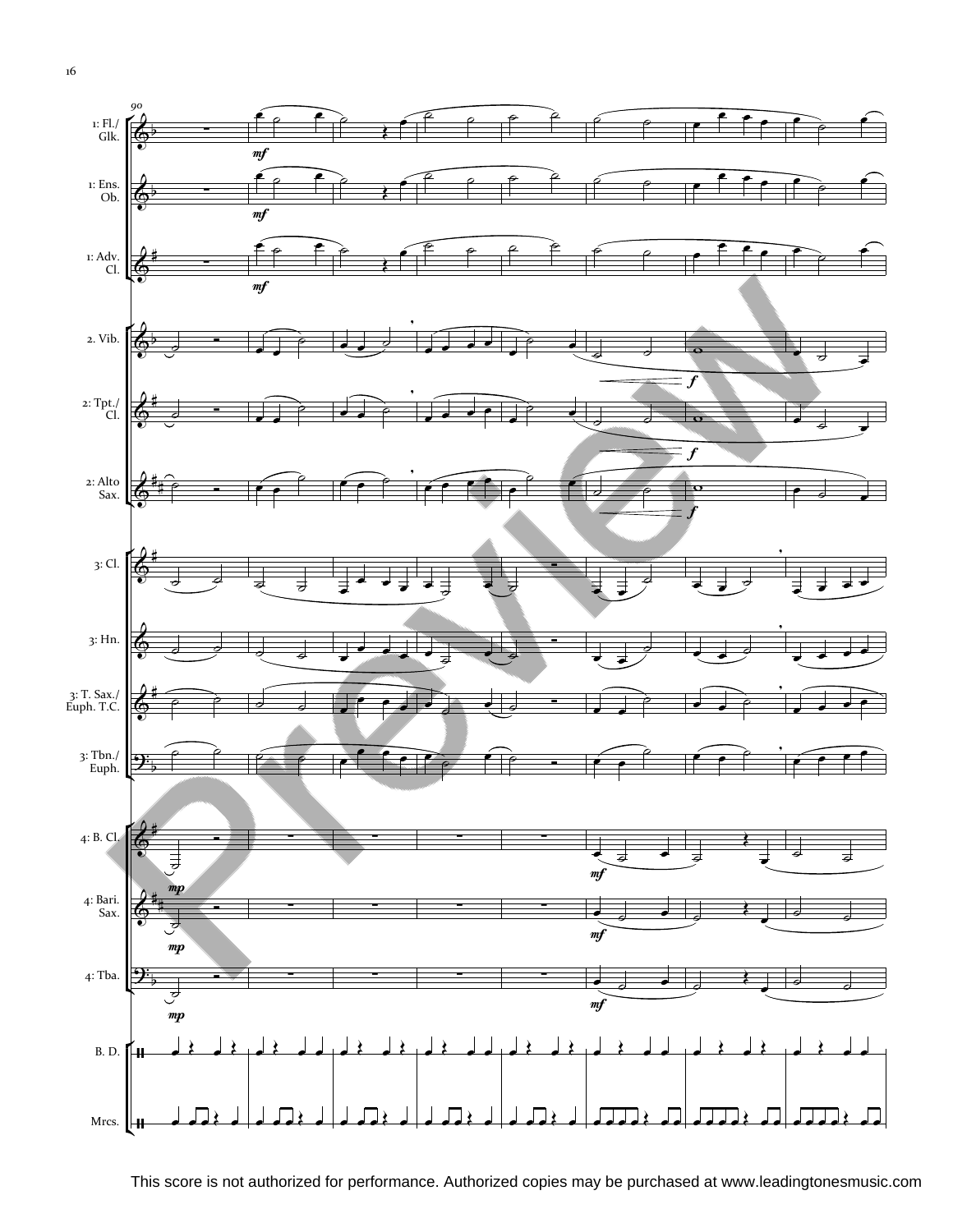

This score is not authorized for performance. Authorized copies may be purchased at www.leadingtonesmusic.com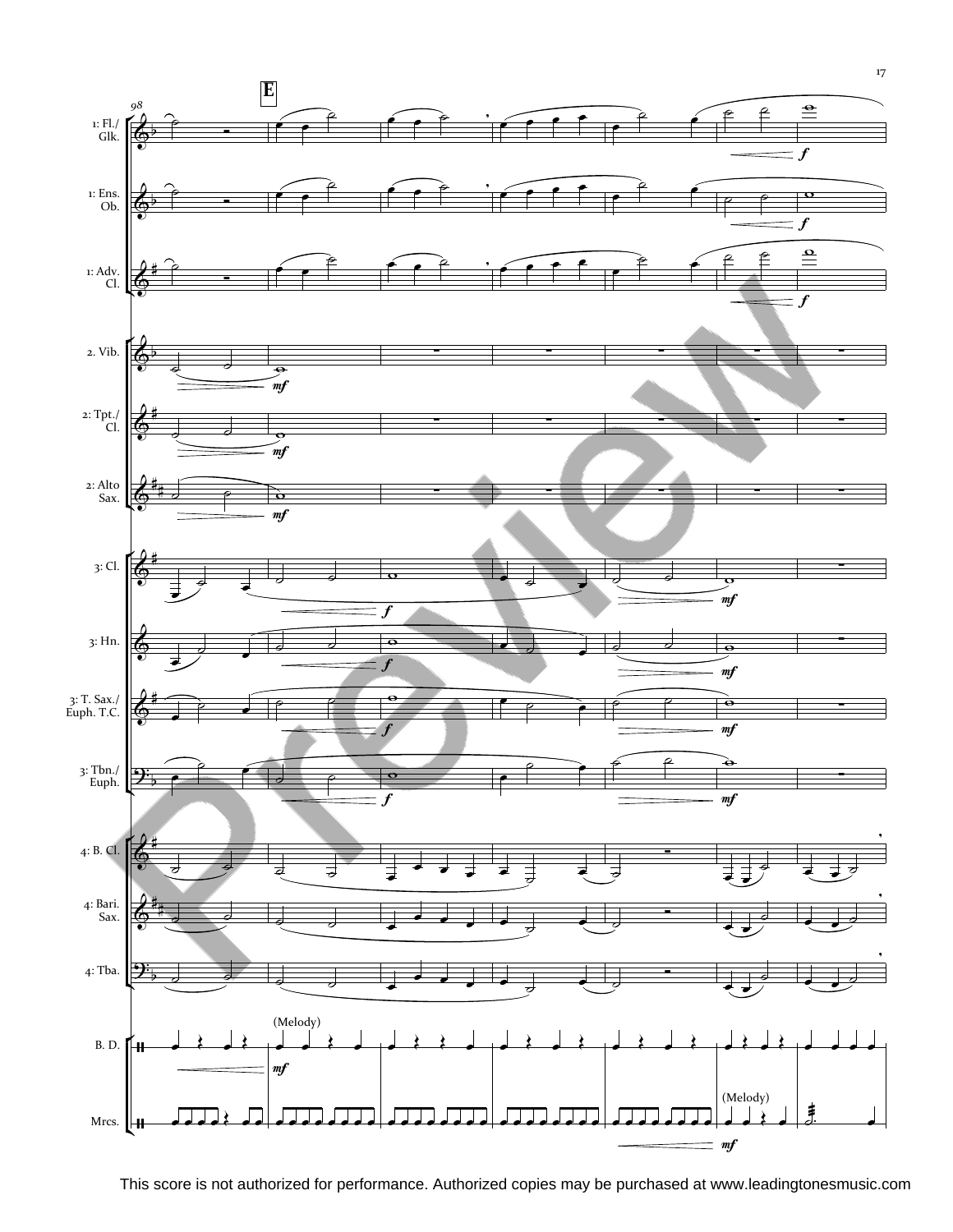